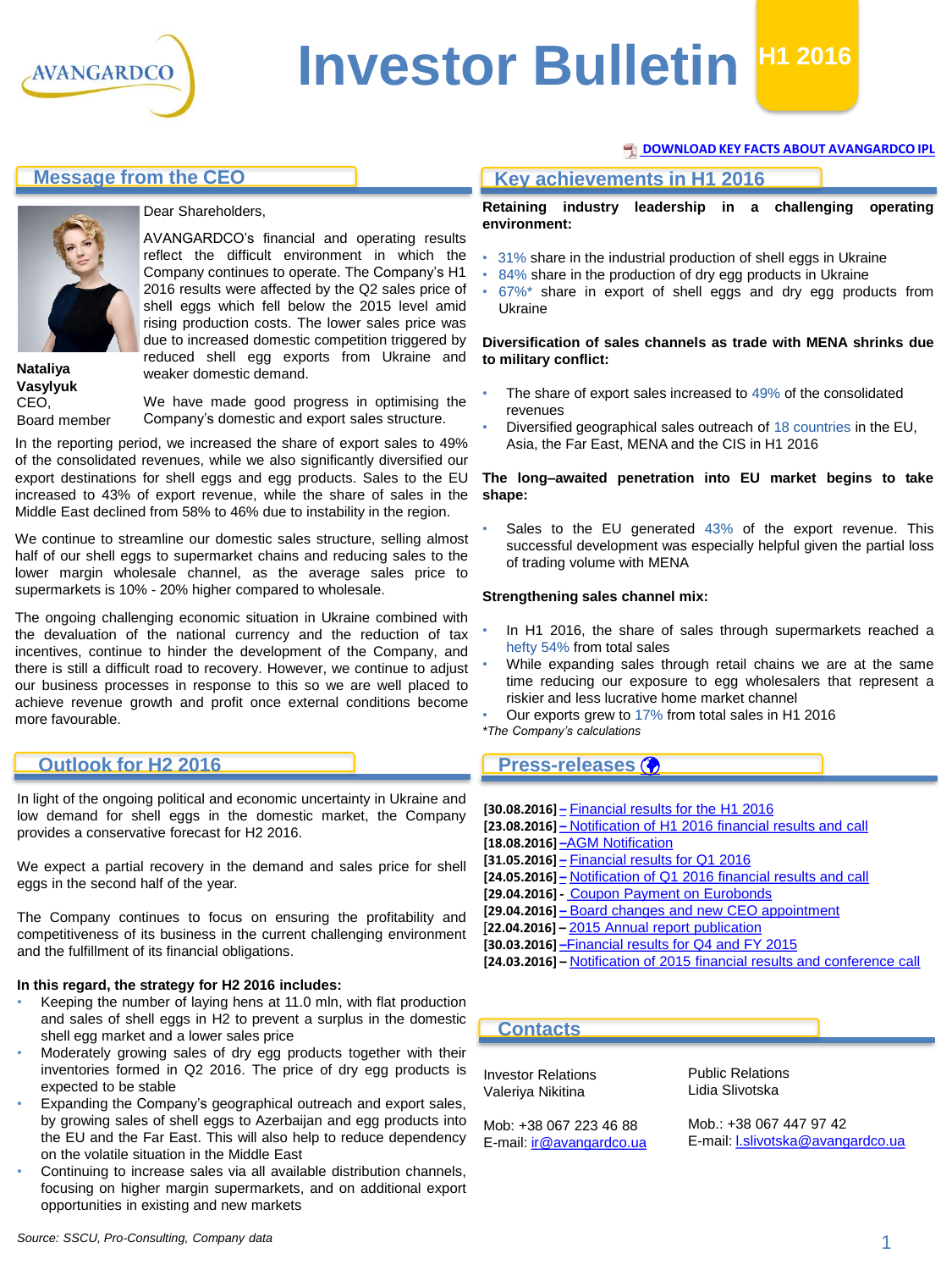

# **Investor Bulletin <b>H1 2016**

#### **Macroeconomics: key metrics**

- Moderate recovery of the Ukrainian economy, with GDP up 0.1 YoY in Q1 2016 and 1.3% YoY in Q2 2016
- FX market stable since March 2016. As at 30.06.2016 the weighted average exchange rate of the Ukrainian Hryvnia stabilised at UAH 24.85 per US dollar
- Retail trade turnover on a slow recovery since February and rose to 2.3% YoY in June
- Inflation decelerated to 6.9% YoY in June due to a weakened domestic demand, a strengthening of the Ukrainian Hryvnia and the peak agricultural season. It is expected to moderately accelerate during H2 2016, driven by increased utility tariffs. According to IMF, inflation will not exceed 15.1% at the year end

#### **Industry overview**

- Industrial production of shell eggs declined 24% YoY due to weakened domestic demand, increased household supplies and decreased exports from Ukraine
	- I. Private consumption remains subdued due to decreased purchasing power owing to inflation and seasonality
	- II. The share of household production rose to 49% in H1 2016
- In Q2 2016, the shell egg price fell 7.5% YoY as a result of the increased domestic competition triggered by a reduction in shell egg exports from Ukraine and weaker consumer demand. The Company expects shell egg prices and consumption to gradually recover in H2 2016

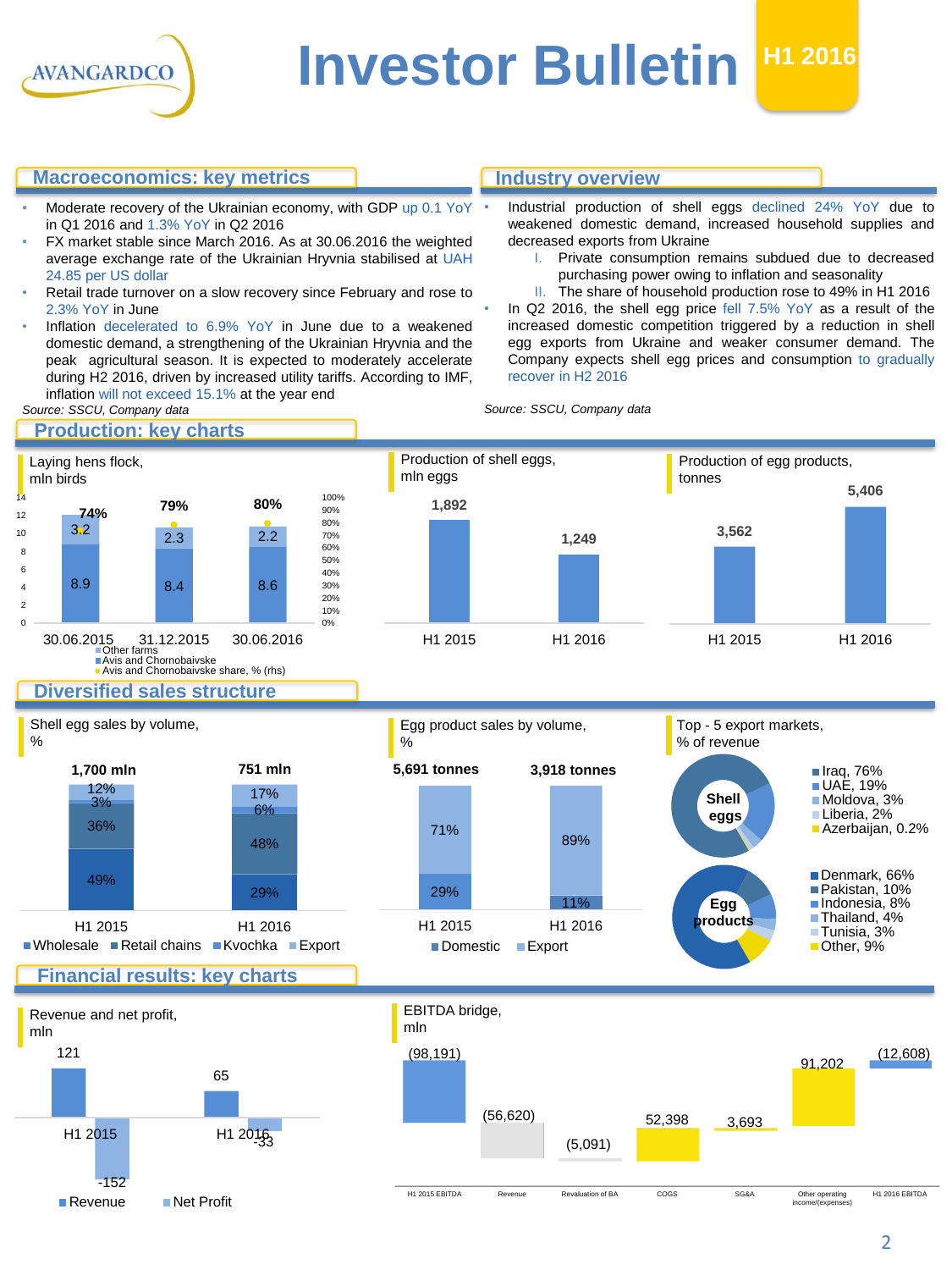

#### **Our competitive advantages**

- The largest producer of shell eggs and dry egg products in Ukraine and number one producer in Europe
- Vertically integrated business model ensures effective cost control
- Production facilities across Ukraine improve logistic capabilities and access to customers
- Economies on scale support competitiveness on domestic and foreign markets
- Diversified costumer base and geographical sales outreach of 18 countries in the EU, Asia, the Far East, MENA and the CIS
- State of the art poultry complexes Avis and Chornobaivske with total production capacity of 3.5 bln eggs and 11.2 mln laying hens
- Technologically-advanced egg processing plant Imperovo Foods with a processing capacity of 6 mln eggs per day
- Employment of high level of biosecurity standards
- Experienced management team and adherence to the best standards of corporate governance

### **Shareholder structure -**

**GDR performance -**

0%<br>Se 20% 40%







Sep-15 Oct-15 Nov-15 Dec-15 Jan-16 Feb-16 Mar-16 Apr-16 May-16 Jun-16 Jul-16 Aug-16 Ukraine, 19 Ukraine, 27 AVINPU, 18

## **Securities information GDRs**

|                          | <u>w</u>                                             |
|--------------------------|------------------------------------------------------|
| Ticker                   | AVGR                                                 |
| <b>Stock</b><br>Exchange | <b>LSE</b>                                           |
| Deal Size                | 1,437,500 new ordinary shares in the form of<br>GDRs |
| Use of<br>Proceeds       | Finalization of new capacity expansion programs      |
| Proceeds                 | <b>USD 208 mln</b>                                   |
| <b>Offer Price</b>       | USD 15.0 per GDR                                     |
|                          |                                                      |

**Bonds**

On 28 October 2015, via Scheme of Arrangement the company extended maturity of its Eurobonds from 29 October 2015 to 29 October 2018 $\left\langle \right\rangle$ 

| Format          | Reg S                                                                                                                                                                                                                                                                                                                                                                                     |                                                  |                                            |  |
|-----------------|-------------------------------------------------------------------------------------------------------------------------------------------------------------------------------------------------------------------------------------------------------------------------------------------------------------------------------------------------------------------------------------------|--------------------------------------------------|--------------------------------------------|--|
| Amount          | <b>USD 200 mln</b>                                                                                                                                                                                                                                                                                                                                                                        |                                                  |                                            |  |
| <b>Maturity</b> | 29 October 2018                                                                                                                                                                                                                                                                                                                                                                           |                                                  |                                            |  |
| Coupon          | The 5% coupon payable on 29 October 2015<br>٠<br>(representing the semi-annual payment of the<br>existing 10% coupon) was paid as follows: (i)<br>2% in cash and (ii) 3% as payment in kind<br>("PIK");<br>10% payable semi-annually in arrears on 29<br>April and 29 October of each year, commencing<br>29 April 2016, but subject to the following PIK<br>and cash payment provisions: |                                                  |                                            |  |
|                 | <b>Interest</b><br>payment<br>date<br>29.04.16<br>29.10.16<br>29.04.17<br>29.10.17                                                                                                                                                                                                                                                                                                        | <b>PIK interest</b><br>℅<br>75<br>75<br>50<br>50 | Cash<br>interest %<br>25<br>25<br>50<br>50 |  |
|                 | 29.04.18<br>29.10.18                                                                                                                                                                                                                                                                                                                                                                      | 25<br>0                                          | 75<br>100                                  |  |

Listing LSE